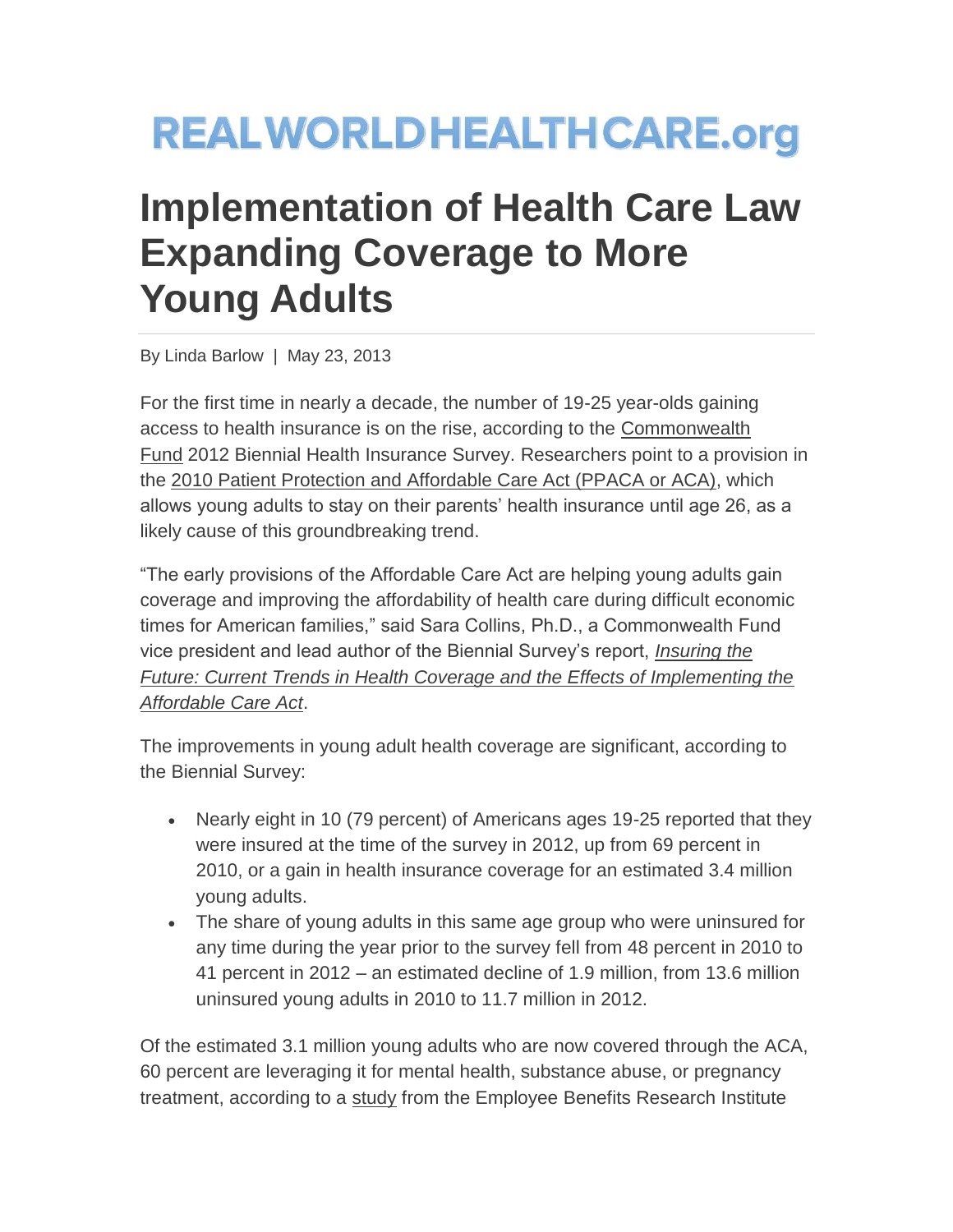(EBRI). For one large, national employer profiled in the study, the newly-covered young adults used about \$2 million in health care services in 2011 – about 0.2 percent of the employer's total health spending.

Access is a major barrier to care for young adults, who were previously terminated from their parents' plans when they turned 19. According to the [Henry](http://www.kff.org/)  [J. Kaiser Family Foundation](http://www.kff.org/) (KFF), young adults typically face difficulties obtaining their own coverage because they work in entry-level, low-wage or temporary jobs that are less likely to provide health insurance. Lack of insurance makes it harder for young adults to receive adequate medical care – a problem that plagued one in five young adults before the ACA began to take effect.

"Young adult women have additional health needs and are particularly vulnerable when they are uninsured, as they are at an age when they require reproductive health services," noted Karyn Schwartz and Tanya Schwartz, authors of KFF's Issue Paper, *[How Will Health Reform Impact Young Adults?](http://kaiserfamilyfoundation.files.wordpress.com/2013/05/7785-03.pdf)* "Having health insurance and consistent access to the medical system may increase the likelihood that they receive timely pre-natal care if they become pregnant."

Meanwhile, some [skeptics are expressing concerns](http://www.psychologytoday.com/blog/curing-the-healthcare-crisis/201302/young-adults-and-the-affordable-care-act) about key aspects and implications of the Act, from objecting to young single males being required to purchase a plan including maternity benefits and well-baby coverage – to others saying that full implementation of the ACA in 2014 will mean much [higher](http://www.washingtonpost.com/blogs/wonkblog/wp/2013/02/11/is-obamacare-bad-for-young-people-lets-ask-them/)  [premiums](http://www.washingtonpost.com/blogs/wonkblog/wp/2013/02/11/is-obamacare-bad-for-young-people-lets-ask-them/) for young adults. Many have [challenged these assertions,](http://www.amednews.com/article/20130429/government/130429944/9/) however, noting that the ACA's age-based pricing requirements are largely in line with premiums individuals are paying now.

Although the news for young adults is mostly good, the survey also found that 84 million people – nearly half of all working age U.S. adults – went without health insurance in 2012, or faced out-of-pocket costs that were so high relative to their income that they were considered "underinsured."

The survey did indicate that 87 percent of the 55 million uninsured Americans in 2012 are eligible for subsidized health insurance through the insurance marketplaces or expanded Medicaid under the ACA. Up to 85 percent of the 30 million uninsured adults also might be eligible for either Medicaid or subsidized health insurance plans with reduced out-of-pocket costs.

Click [here to learn more about pricing](http://finder.healthcare.gov/) options for young adults seeking health insurance coverage.